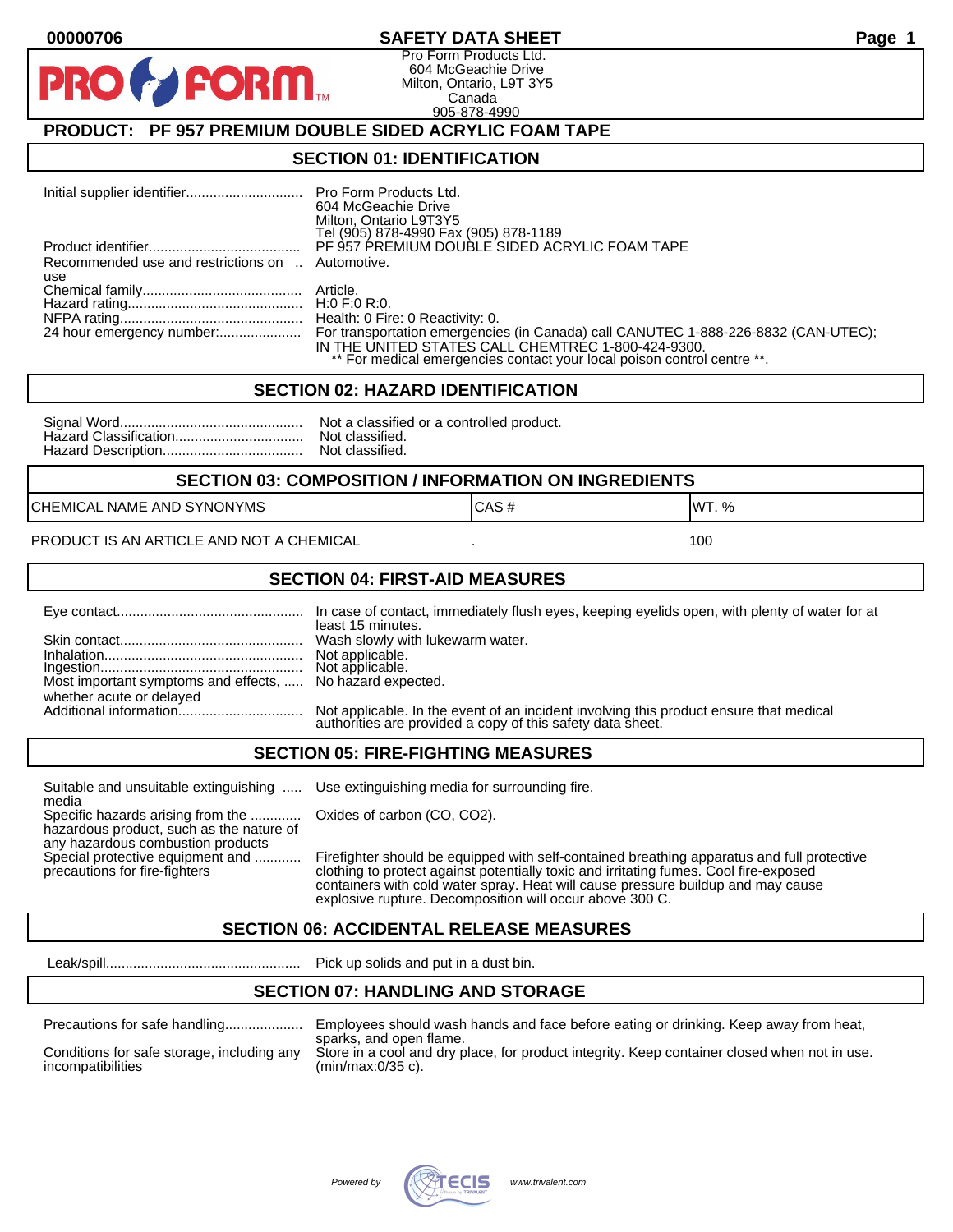#### **PRODUCT: PF 957 PREMIUM DOUBLE SIDED ACRYLIC FOAM TAPE**

#### **SECTION 08: EXPOSURE CONTROLS / PERSONAL PROTECTION**

| <b>INGREDIENTS</b>               | TWA | <b>ACGIH TLV</b><br>STEL                                                                                                          | IPEL | <b>OSHA PEL</b><br>STEL                                                                                                                                                    | <b>NIOSH</b><br>IREL |
|----------------------------------|-----|-----------------------------------------------------------------------------------------------------------------------------------|------|----------------------------------------------------------------------------------------------------------------------------------------------------------------------------|----------------------|
|                                  |     | Not applicable.<br>Not applicable.<br>Not applicable.<br>Wear adequate protective clothes.<br>Safety boots per local regulations. |      | Educate and train employees on the safe use and handling of the product. Employees<br>should wash their hands and face before eating, drinking, or using tobacco products. |                      |
| Appropriate engineering controls |     | General ventilation.                                                                                                              |      |                                                                                                                                                                            |                      |

# **SECTION 09: PHYSICAL AND CHEMICAL PROPERTIES**

|                                                | Tape.                                                             |
|------------------------------------------------|-------------------------------------------------------------------|
|                                                | Various colours. (Prolonged storage may lead to discolouration.). |
|                                                | Slight.                                                           |
|                                                | Not applicable.                                                   |
| Vapour pressure (mm Hg)                        | Not applicable.                                                   |
|                                                | Not applicable.                                                   |
|                                                | Not applicable.                                                   |
| Relative Density (Specific Gravity)            | No data.                                                          |
| Melting / Freezing point (deg C)               | Not applicable.                                                   |
|                                                | Insoluble.                                                        |
| Initial boiling point / boiling range (deg C). | Not applicable.                                                   |
|                                                | Not applicable.                                                   |
| Flash point (deg C), method                    | Not applicable.                                                   |
| Auto ignition temperature (deg C)              | Not applicable.                                                   |
| Upper flammable limit (% vol)                  | Not applicable.                                                   |
| Lower flammable limit (% vol)                  | No Data.                                                          |
| Partition coefficient - n-octanol/water        | No data.                                                          |
|                                                | No data.                                                          |
|                                                | No data.                                                          |

## **SECTION 10: STABILITY AND REACTIVITY**

| Possibility of hazardous reactions Will not occur under normal temperature and pressure.<br>Conditions to avoid, including static  Keep away from heat.<br>discharge, shock or vibration<br>Hazardous decomposition products Oxides of carbon (CO,CO2). | Stable at normal temperatures and pressures.<br>Avoid heat, sparks and flames. |
|---------------------------------------------------------------------------------------------------------------------------------------------------------------------------------------------------------------------------------------------------------|--------------------------------------------------------------------------------|
|                                                                                                                                                                                                                                                         |                                                                                |
|                                                                                                                                                                                                                                                         |                                                                                |

# **SECTION 11: TOXICOLOGICAL INFORMATION**

| <b>INGREDIENTS</b>          |                                                                         | ILC50                                                                                   | ILD50 |
|-----------------------------|-------------------------------------------------------------------------|-----------------------------------------------------------------------------------------|-------|
| Effects of chronic exposure | Not expected to pose any hazards.<br>Not applicable.<br>Not applicable. | occupational hygiene adhered to, risks are improbable. May cause mechanical irritation. |       |

## **SECTION 12: ECOLOGICAL INFORMATION**

Persistence and degradability................... Not available.

# **SECTION 13: DISPOSAL CONSIDERATIONS**

and methods of disposal, including any contaminated packaging

Information on safe handling for disposal . Dispose of waste in accordance with all applicable Federal, Provincial/State and local and methods of disposal, including any regulations.